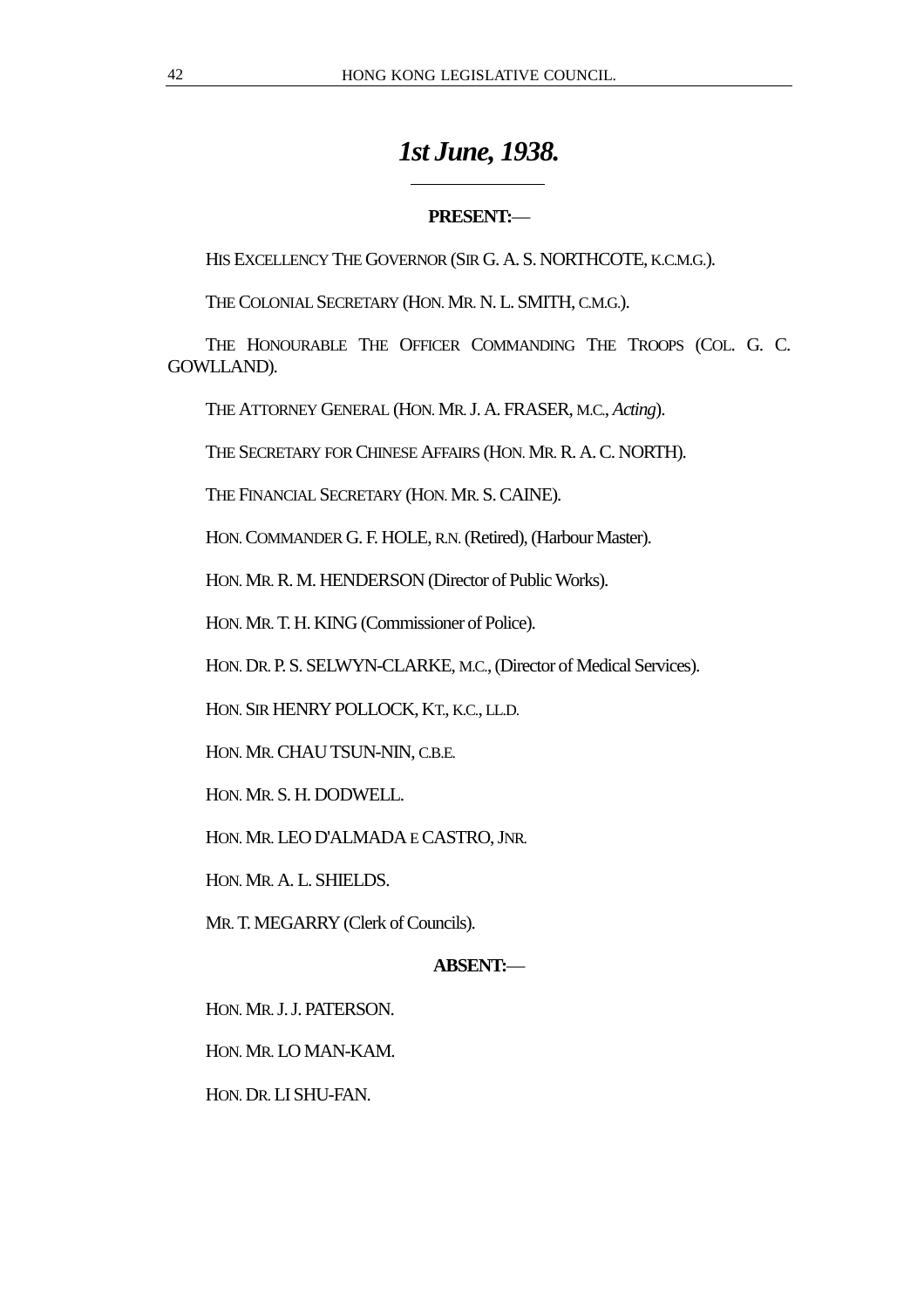# **MINUTES.**

The Minutes of the previous meeting of the Council were confirmed.

#### **NEW MEMBER.**

The Honourable the Officer Commanding the Troops (Colonel G. C. Gowlland), took the Oath of Allegiance and assumed his seat as a Member of the Council.

## **PAPERS.**

THE COLONIAL SECRETARY, by command of H.E. The Governor, laid upon the table the following papers:—

- Resolution made and passed by the Legislative Council under the Public Officers (Changes of Style) Ordinance, 1937, Ordinance No. 25 of 1937, on the 12th May, 1938.
- By-laws made by the Urban Council under sections 5 and 6 of the Public Health (Food) Ordinance, 1935, on the 26th day of April, 1938, amending the by-laws in the Schedule to that Ordinance under the heading "Dairies and Milk Shops."
- Order made by the Governor in Council under section 2 of the Prisons Ordinance, 1932, Ordinance No. 38 of 1932, discontinuing the use of "The Prison Ward" in the Kowloon Hospital and the Queen Mary Hospital for the purposes of a prison, dated 13th May, 1938.
- Declaration under section 18 of the Quarantine and Prevention of Disease Ordinance, 1936, Ordinance No. 7 of 1936, dated 18th May, 1938.
- Amendments made by the Governor in Council under section 3 of the Adulterated Food and Drugs Ordinance, 1935, Ordinance No. 8 of 1935, to the regulations, dated 13th May, 1938.
- Declaration under section 18 of the Quarantine and Prevention of Disease Ordinance, 1936, Ordinance No. 7 of 1936, dated 19th May, 1938.

Administration Reports, 1937:—

Part I.—General Administration:—

Report of the Director of the Royal Observatory, Hong Kong.

Part II.—I aw and Order:—

Report of the Official Receiver and Registrar of Trade Marks and Patents.

Report of the Land Officer and Registrar of Marriages.

Report of the Superintendent of Prisons.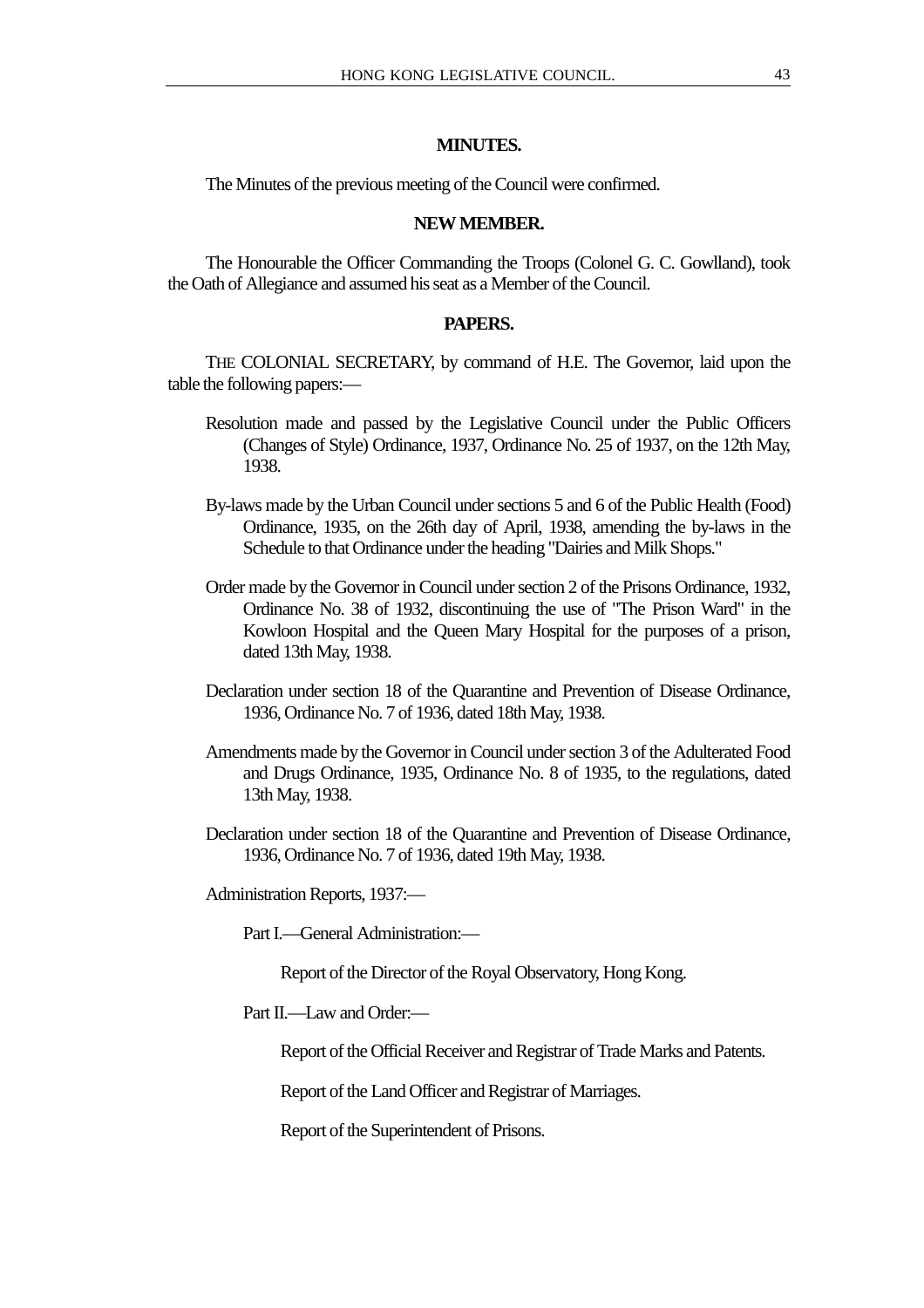# **FINANCE COMMITTEE'S REPORT.**

THE COLONIAL SECRETARY, by command of H.E. The Governor, laid upon the table the report of the Finance Committee No. 4 of 12th May, 1938, and moved that it be adopted.

THE FINANCIAL SECRETARY seconded, and this was agreed to.

# **MOTIONS.**

THE FINANCIAL SECRETARY moved the following resolution:—

It is hereby resolved that the resolution of this Council adopted on the 2nd August, 1902, requiring that pensions paid in England from the Widows' and Orphans' Pensions Fund be paid at the rate of 3/-to the dollar shall not apply to any pension granted on or after the 1st June, 1938.

He said: This Resolution is required because, by a resolution of this Council adopted in 1902, a fixed rate of exchange of 3/-to the dollar was prescribed for pensions paid in England from the Widows' and Orphans' Pensions Fund and this rate is obviously no longer appropriate to present conditions. The special rate applies of course only to pensions calculated on dollar salaries but while the majority of pensions now granted to persons living in England are calculated on sterling salaries there is no reason why any pensions which may be granted hereafter on the basis of dollar salaries should be artificially increased by payment at a rate of exchange of more than twice the current rate. If this resolution is adopted all such pensions granted in future will be paid at the current rate of the day.

THE COLONIAL SECRETARY seconded, and this was agreed to.

#### **PREVENTION OF EVICTION ORDINANCE, 1938.**

THE ATTORNEY GENERAL moved the first reading of a Bill intituled "An Ordinance to prevent unreasonable eviction of tenants, and to make provision as to the rent and recovery of possession of premises in certain cases, and for purposes in connexion therewith." He said: Your Excellency,—As it is the intention to pass at this meeting a Bill intituled "Prevention of Eviction Ordinance, 1938" I wish to ask Your Excellency's consent that notice of this motion, which has been circulated to Members, stand good. It has not been possible to give the required notice within the usual time. As this measure is essential and an emergency one, and as it might be said that the reasons for its passage through all its stages are also pertinent to this application to dispense with the usual notice, I may perhaps be permitted to deal with that at the same time.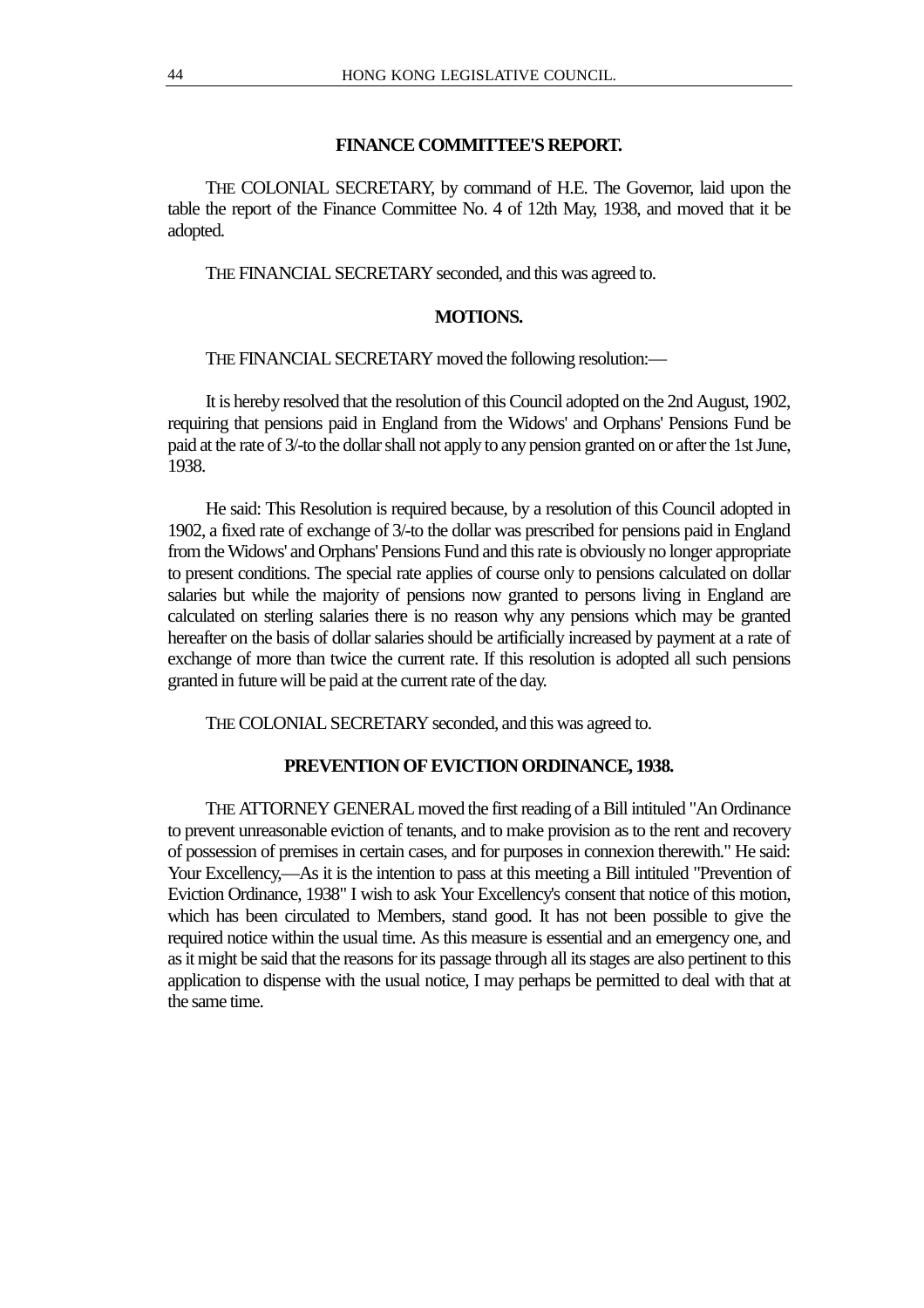I shall also deal with the purposes of this Bill. It was forecast some time ago by the Rents Commission that some form of legislation in the matter of rents might be necessary, and though, in the majority of cases examined by that Commission, it appeared that the landlord was raising the rent merely in order to get a proper return on his money such as he was getting in 1934—that is to say in order to get back to pre-depression rates—and much of the opposition to that increase was due to the fact that tenants had been enjoying tenancies at rents far below the economic level, even at that time there were cases where the rents had been raised above the economic level.

The position has been growing more acute and housing capacity is now at saturation point. There are little more than 200 vacant floors in the whole Colony and most of them are uninhabitable. When I speak of the Colony I mean Victoria and Kowloon.

The Court has no power beyond its normal powers in relation to possession; that is to say if a man wants his own house back and if he has not given away his power of taking possession by entering into a lease, he has the right to it and the Court must enforce that right. That is a terrible weapon in a congested Colony where a tenant who is evicted has nowhere to go, and though the cases of unscrupulous use of that weapon which have come to light are few they are not entirely unknown. There was a recent case to which some publicity was given in which a landlord increased his rent, evicted his tenant and was subsequently prosecuted and tried for making a false statement of his rent to the Assessor—the latter action of course being in a Magistrate's Court.

This Bill gives power to the Court to refuse delay of an order for ejectment or possession. That power exists in England in the Rent Restriction Acts which are remaining in force there until some time this month, that is June 1938, and even after those Acts have come off, it is recognised that there will be some need for such a power in England. That power is contained in Part 2 of the Rent and Mortgage Restriction Act of 1923 which is to come into operation after the Rents Restrictions Acts have been removed. They contain a method of preventing hardship and may be described as precautionary measures after rent restriction. Here, in this case, it is proposed to use this precautionary measure as a preliminary step to rent restriction in the hope that rent restriction may really be unnecessary. In addition to delaying the power of eviction to which I have already referred, there is also a power to refer cases for a report to a Committee, a Statutory Committee, and there is also a further power of reference direct to the Committee by landlord and tenant who agree to arbitration, by which they may avoid going to Court at all. There is an appeal from that Committee's decision in the matter to the Court.

I have said that this is essentially a temporary measure, and in order that its nature shall be clearly understood and that it be retained, provision is made in Clause 6 that this Ordinance, if passed, shall remain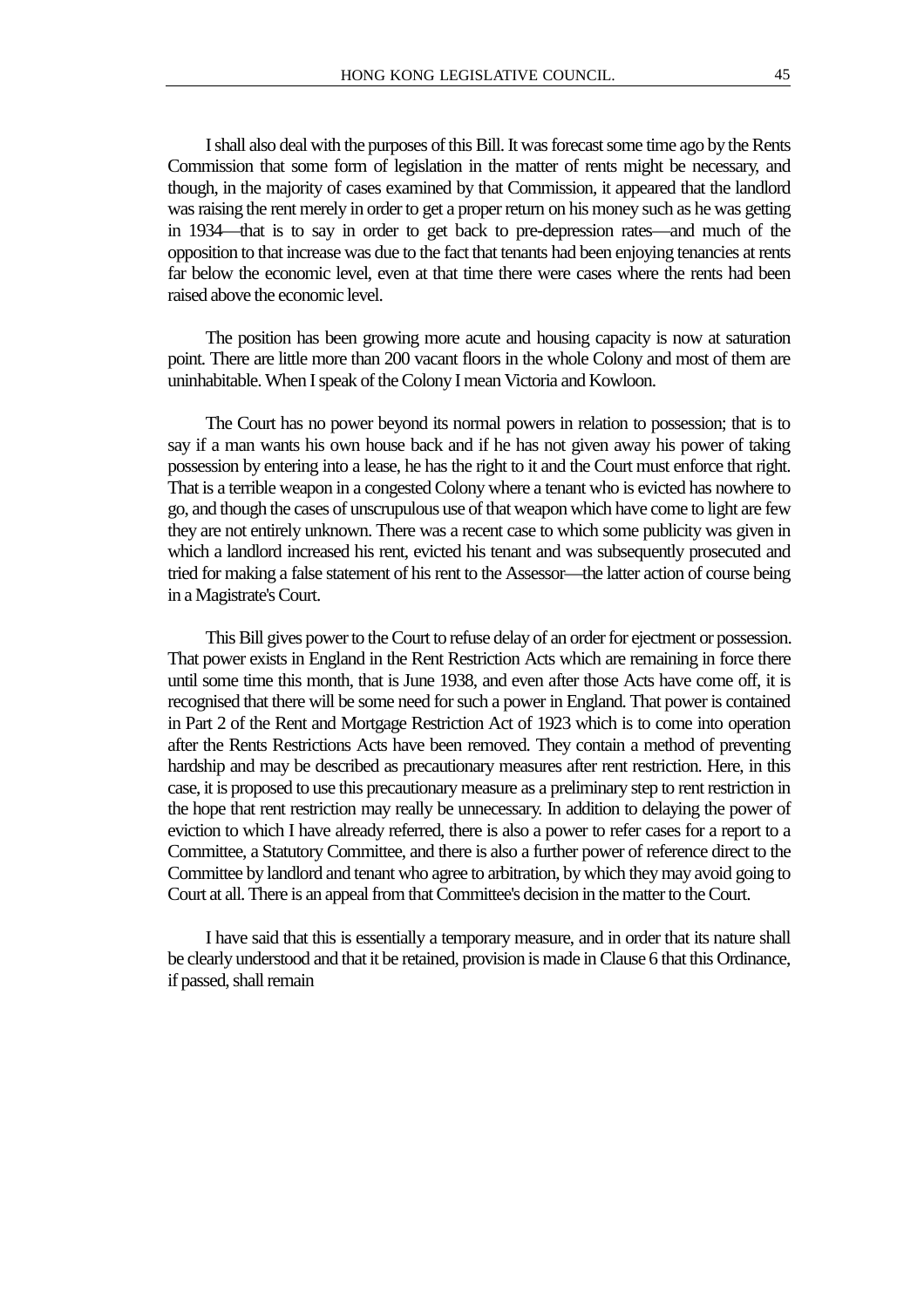in force only until June 1, 1939. Like all temporary measures, its greatest usefulness would be secured only if it is applied quickly for an emergency and removed when that emergency is past. There is no reason if that emergency ceases at any time before June 1, 1939 why the Ordinance should not be repealed before that date.

I hope I have said enough to show the present and pressing need for such legislation, and if it is to be passed at all I suggest, with deference, that it is the only measure of its kind in English legislation which appears to cover the present emergency. I suggest that this is a case not only for Your Excellency to allow this notice to stand valid for this meeting but also to allow suspension of Standing Orders to enable the Bill to pass through all its stages under Standing Order 29.

H.E. THE GOVERNOR.—I understand the Attorney General wishes my consent under Standing Order No. 15 to dispense with notice other than that given. That consent I give. He has also asked the Council to agree to allow suspension of Standing Order 29 (2). That will enable this Bill to pass through all its stages.

Council approved.

THE COLONIAL SECRETARY seconded, and the Bill was read a first time.

HON. SIR HENRY POLLOCK.—Your Excellency,—I fully approve of the principles contained in this Bill and am glad that it is to be passed into Law forthwith at this Meeting of Council.

I have had the advantage of studying for several days past, the provisions of this measure, and I am satisfied that, whilst restraining unreasonable evictions, it is fair to landlords, and that it does not contain any clause to which any decent landlord could reasonably object.

I understand that my Unofficial Colleagues present here to-day are in favour of the principles in this Bill.

I congratulate the Honourable Attorney General upon having, by working through English legislation, discovered this useful and suitable precedent.

H.E. THE GOVERNOR.—It is not without reluctance that I caused this Bill to be submitted to this Council. It is in its nature repugnant to the ordinary principles of British legislation but of course it can be justified, and in my opinion, is justified, by the special circumstances now existing. Until quite recently, until the quite recent intensification of warfare in South China, I was of the opinion that a measure of this nature would not be justifiable, but the events of the last few days have caused me to alter my view and I may say that the Executive Council has agreed with me in so doing. As the Honourable and Learned